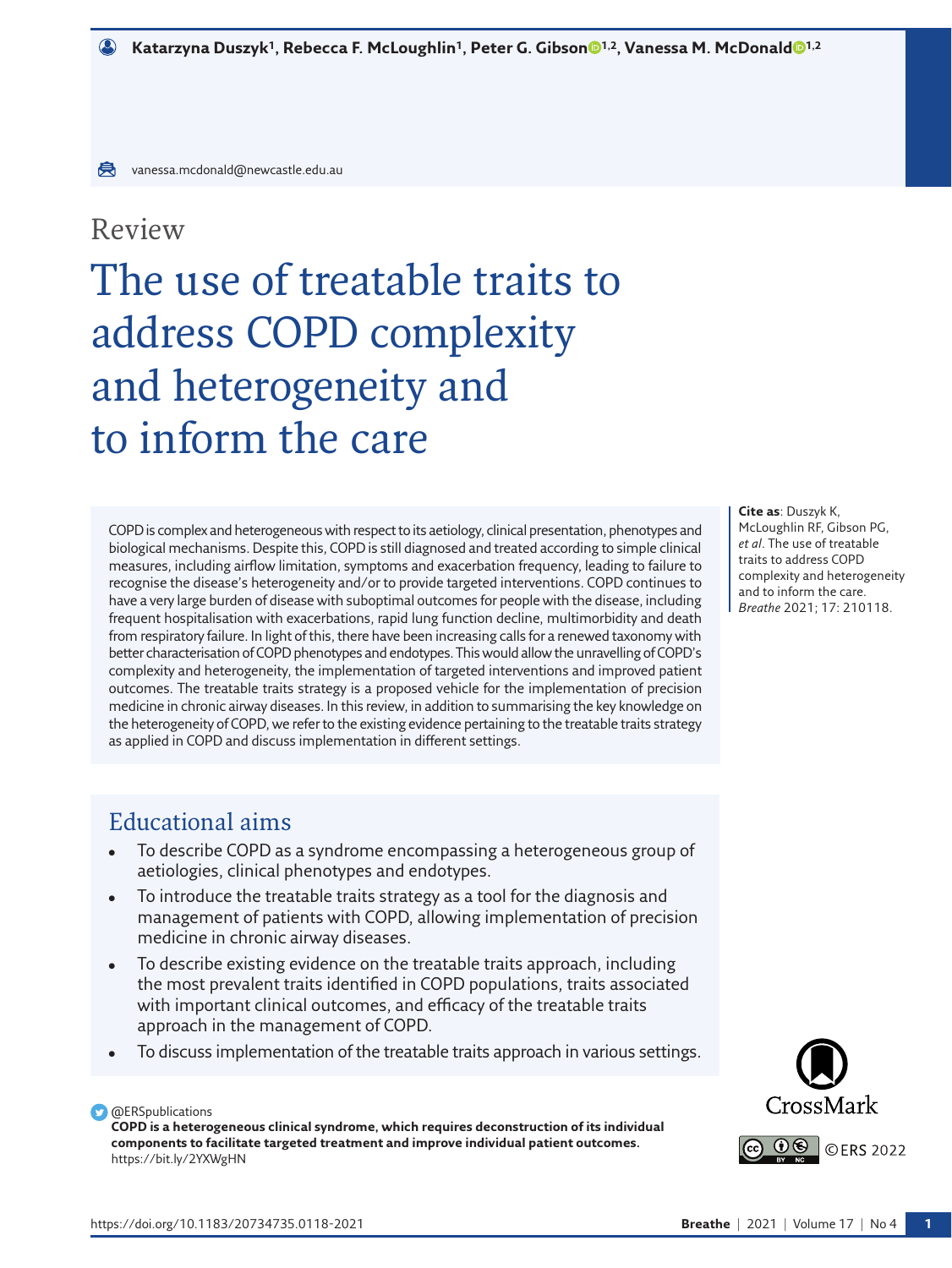## **Introduction**

COPD is a leading cause of mortality and disability globally [\[1\]](#page-12-0). Its estimated global prevalence reaches 13% and is projected to rise due to ongoing exposure to COPD risk factors and an ageing population [[2\]](#page-12-1). COPD is associated with high personal and socioeconomic costs and represents a major global health need [\[1\]](#page-12-0). There is, therefore, a pressing need for improved approaches to diagnosing and managing this prevalent and costly disease. We argue that the key to improving diagnosis, management and patient outcomes in COPD is recognising its heterogeneity and complexity and departing from old "disease label" based approaches. Complexity in the context of COPD means that it has several pulmonary and extrapulmonary components with nonlinear dynamic interactions over time, and heterogeneity implies that not all those components are present in all individuals at any given time point [\[3\]](#page-12-2). The treatable traits strategy offers a personalised, "label-free" approach to chronic airway disease management, that recognises the disease's heterogeneity and complexity and addresses individual patient needs [\(figure 1](#page-2-0)).

Increasing knowledge of the heterogeneity of the genetic makeup, aetiologies, endotypes and lung function trajectories in patients with COPD has led to calls for COPD to be redefined as a syndrome rather than a singular disease as well as the development of new diagnosis and treatment approaches [[4](#page-12-3)]. Precision medicine, defined as "treatments targeted to the needs of individual patients on the basis of their genetic, biomarker, phenotypic, or psychosocial characteristics that distinguish a given patient from other patients with similar clinical presentations", has been widely advocated as a new approach to chronic disease management [[5](#page-12-4)]. The key goal of applying precision medicine to patients' management is to improve their clinical outcomes and minimise side-effects associated with unnecessary treatments, reserving treatments for patients who are most likely to respond [[5\]](#page-12-4).

The treatable traits strategy offers hope as a vehicle for the implementation of precision medicine in chronic airway diseases, including asthma and COPD [\[6,](#page-12-5) [7](#page-12-6)]. This approach allows for the deconstruction of chronic airway diseases into components that are measurable, clinically significant and treatable [[6](#page-12-5)]. Such an approach allows for departure from traditional disease labels, which often fail to reflect the heterogeneity, complexity and individual treatment needs of patients*.* The treatable traits approach utilises multidimensional assessment (MDA) of every patient with chronic airway disease to determine the core traits associated with disease outcomes, followed by the application of targeted and evidence-based treatments founded on the assessment outcome. Traits are classified under

three domains: pulmonary ([table 1\)](#page-3-0), extrapulmonary ([table 2\)](#page-4-0) and behavioural/risk factors [\(table 3](#page-5-0)). An algorithm enabling the identification of treatable traits in patients with chronic airway disease was published by Agusti *et al*. [[6\]](#page-12-5), in 2016 ([figure 2](#page-5-1)). The first step of this algorithm seeks to determine if the patient has airway disease; this is achieved through an assessment of the patient's clinical history, risk factors and exposures, and assessment of objective measures including spirometry, exhaled nitric oxide fraction  $(F_{END})$  and blood eosinophils [\[6\]](#page-12-5). Such an assessment aims to yield a probability (high or low) of airway disease being present. High probability of airway disease is followed by an MDA of treatable traits of each individual and treatment targeted to the traits identified.

To better illustrate and strengthen the argument regarding the heterogeneity and complexity of COPD, which was the catalyst for the renewed approach to its diagnosis and management, the following section of this review outlines key evidence pertaining to its genetic basis, aetiological factors, lung function trajectories, endotypes and acute exacerbations followed by current evidence regarding the efficacy of the treatable traits strategy in COPD, and the implementation challenges of treatable traits across different settings.

## **Heterogeneity and natural history of COPD**

#### **Genetic basis for COPD**

The causative relationship between a single genetic defect leading to  $\alpha_1$ -antitrypsin deficiency and COPD is well established and was first reported by LAURELL and Eriksson [\[8\]](#page-12-7) in 1963. A more recent genetic association study, led by Hobbs *et al*. [\[9](#page-12-8)], conducted in a large number of COPD patients (n=15256) and controls (n=47936), identified a further 22 genetic loci of significance in COPD; highlighting that it is a polygenic disease. However, the individual odds ratio for any single genetic locus was small (OR 1.1), suggesting that several of them need to co-occur to result in phenotypic expression when exposed to environmental risk factors [[9](#page-12-8)]. COPD, therefore, like the majority of complex disease models, has variable genetic contributions.

## **Aetiologies of COPD**

Although COPD is conventionally thought of as a disease caused by cigarette smoke, there is significant heterogeneity in its aetiology. Biomass fuel exposure, recurrent pulmonary infections, abnormal lung development and poorly controlled asthma can all lead to chronic airflow limitation in the absence of exposure to cigarette smoke [\[4\]](#page-12-3). All of these pathways to COPD probably represent different clinical entities. For example, analyses of patients with COPD developed through biomass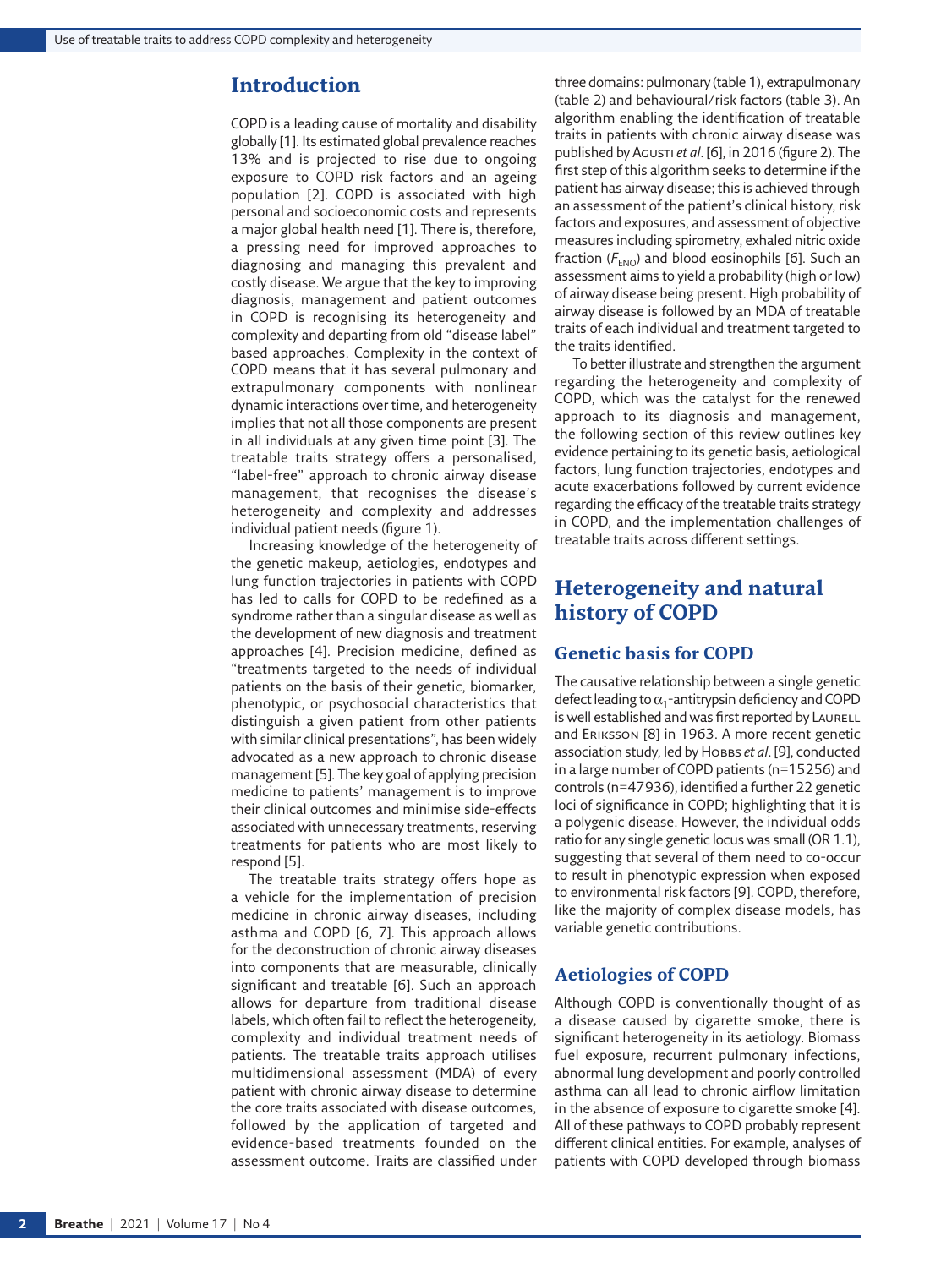# **Treatable Traits**





treatabletraits.org.au

<span id="page-2-0"></span>**Figure 1** *Summary of the treatable traits strategy applied in clinical practice. Content has been reproduced with permission from the Centre of Excellence in Treatable Traits, originally developed as part of the Centre of Excellence in Treatable Traits [\(https://treatabletraits.org.au](https://treatabletraits.org.au)).*

fuel exposure revealed their disease is characterised by less emphysema and more airway predominant involvement, with less rapid lung function decline, when compared with patients with COPD developed through cigarette smoking [[10,](#page-12-9) [11\]](#page-12-10). Furthermore, patients with severe, uncontrolled asthma can develop fixed chronic airflow limitation with varying degrees of loss of lung elastic recoil and

emphysema, in the absence of exposure to high-risk environmental risk factors seen in other patients with COPD [[12\]](#page-12-11).

As illustrated, varying histopathological expression of COPD according to its aetiology and overlapping of pathology despite distinct disease labels supports the argument for "label-free" approaches to chronic airway diseases. Furthermore,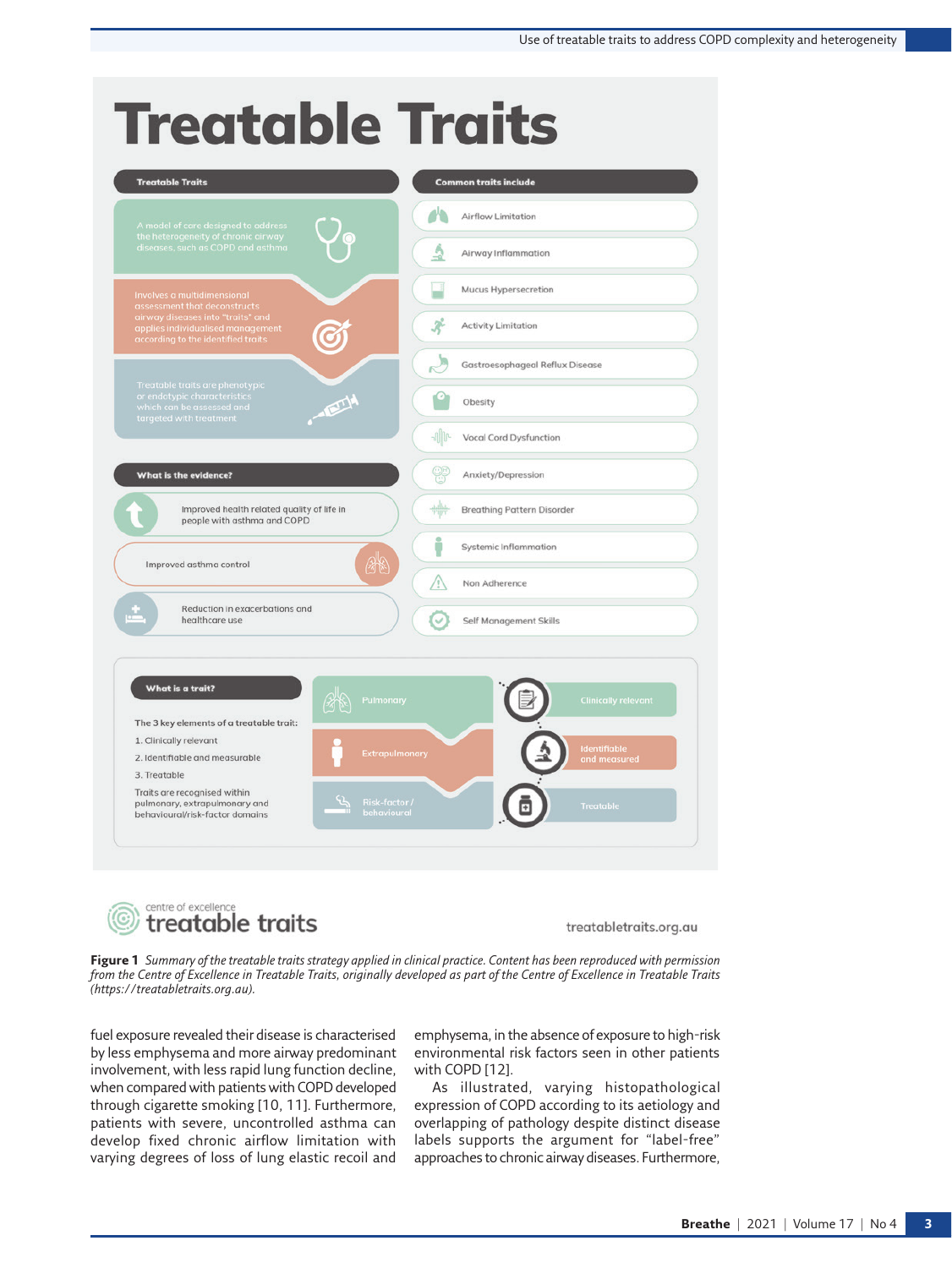|                                       | <b>gnostic</b> criteria<br>Trait identification marker/dia                                                                                                                            | Possible treatments                                                                                                          | Evidence level I-IV <sup>#</sup> |
|---------------------------------------|---------------------------------------------------------------------------------------------------------------------------------------------------------------------------------------|------------------------------------------------------------------------------------------------------------------------------|----------------------------------|
| Airway smooth muscle<br>contraction   | Bronchodilator reversibility, peak expiratory flow variability,<br>airway hyperresponsiveness                                                                                         | Rescue: SABA/SAMA/rapid-acting LABA<br>Maintenance: LABA/LAMA;<br>Bronchodilators:                                           |                                  |
| Systemic allergic<br>inflammation     | Elevated serum IgE                                                                                                                                                                    | Anti-IgE monoclonal antibody therapy                                                                                         |                                  |
| Dyspnoea                              | Dyspnoea score >2, modified Medical Research Council scale                                                                                                                            | Pulmonary rehabilitation, breathing retraining                                                                               |                                  |
| Emphysema (loss of<br>elastic recoil) | Chest CT, plethysmography, lung compliance                                                                                                                                            | lung transplantation, $\alpha$ -antitrypsin replacement if<br>Smoking cessation, lung volume reduction surgery,<br>deficient |                                  |
| Airway inflammation<br>(eosinophilic) | $F_{\text{ENO}} \geq 30$ ppb and/or blood<br>Sputum eosinophils >3% and/or<br>eosinophils ≥0.3×10 <sup>9</sup> cells.L <sup>-1</sup>                                                  | Corticosteroids, anti-IL-5, -13, -4 monoclonal antibody<br>therapy                                                           | F <sub>1</sub>                   |
| hypertension<br>Pulmonary             | natriuretic peptide, right heart<br>Doppler echocardiography, brain<br>catheterisation                                                                                                | Oxygen therapy, pulmonary vasodilator therapy, lung<br>transplantation                                                       | Ē                                |
| <b>Bronchiectasis</b>                 | High-resolution chest CT                                                                                                                                                              | macrolides, pulmonary rehabilitation, vaccination<br>Physiotherapy, mucociliary clearance techniques,                        | 트<br>그                           |
| <b>Bacterial colonisation</b>         | pathogen in sputum (sputum<br>Presence of a recognised bacterial<br>culture, quantitative PCR)                                                                                        | Antibiotics and tailored antibiotic written action plan<br>for infections                                                    |                                  |
| Airway inflammation<br>(neutrophilic) | Sputum neutrophils ≥61%                                                                                                                                                               | Macrolides, tetracyclines, roflumilast                                                                                       |                                  |
| hypersensitivity<br>Cough reflex      | Capsaicin challenge, cough counts, cough questionnaire                                                                                                                                | Speech pathology intervention, gabapentin                                                                                    |                                  |
| Mucus hypersecretion                  | Volume 225 mL of mucus produced daily for the past week in<br>the absence of an infection                                                                                             | physiotherapist, inhaled hypertonic saline, macrolides<br>Mucociliary clearance techniques with a                            |                                  |
| Hypoxaemia                            | complications of hypoxaemia (e.g. pulmonary hypertension,<br>$Pa_{\rm 0_2}$ $\leq$ 55 mmHg; $Pa_{\rm 0_2}$ 56-59 mmHg and evidence of<br>failure)<br>polycythaemia, right-sided heart | Domiciliary oxygen therapy                                                                                                   |                                  |

<span id="page-3-0"></span>Table 1 List of potential treatable traits within the pulmonary domain to consider in patients with chronic airway disease

*P*aO2: partial pressure of oxygen. #: National Health and Medical Research Council (NHMRC) level of evidence currently available for יר. כטווףטנפט יטוויסצופאיין, וב. וווכווכטמוו, רמט, פוטום פוסטים יו מאצכון. משמטום ווכמנו מוש יוכטומם מכפיכם שו<br>The management/treatment of each trait; ¶: studies examining the effectiveness of different treatments in bron the management/treatment of each trait; ¶: studies examining the effectiveness of different treatments in bronchiectasis in general, not specifically in chronic airways disease patients with coexisting bronchiectasis. Content has been reproduced with permission from the Centre of Excellence in Treatable Traits, originally developed as part of the Centre of Excellence in Treatable Traits [\(https://treatabletraits.org.au\).]((https://treatabletraits.org.au).﻿﻿)CT: computed tomography; IL: interleukin;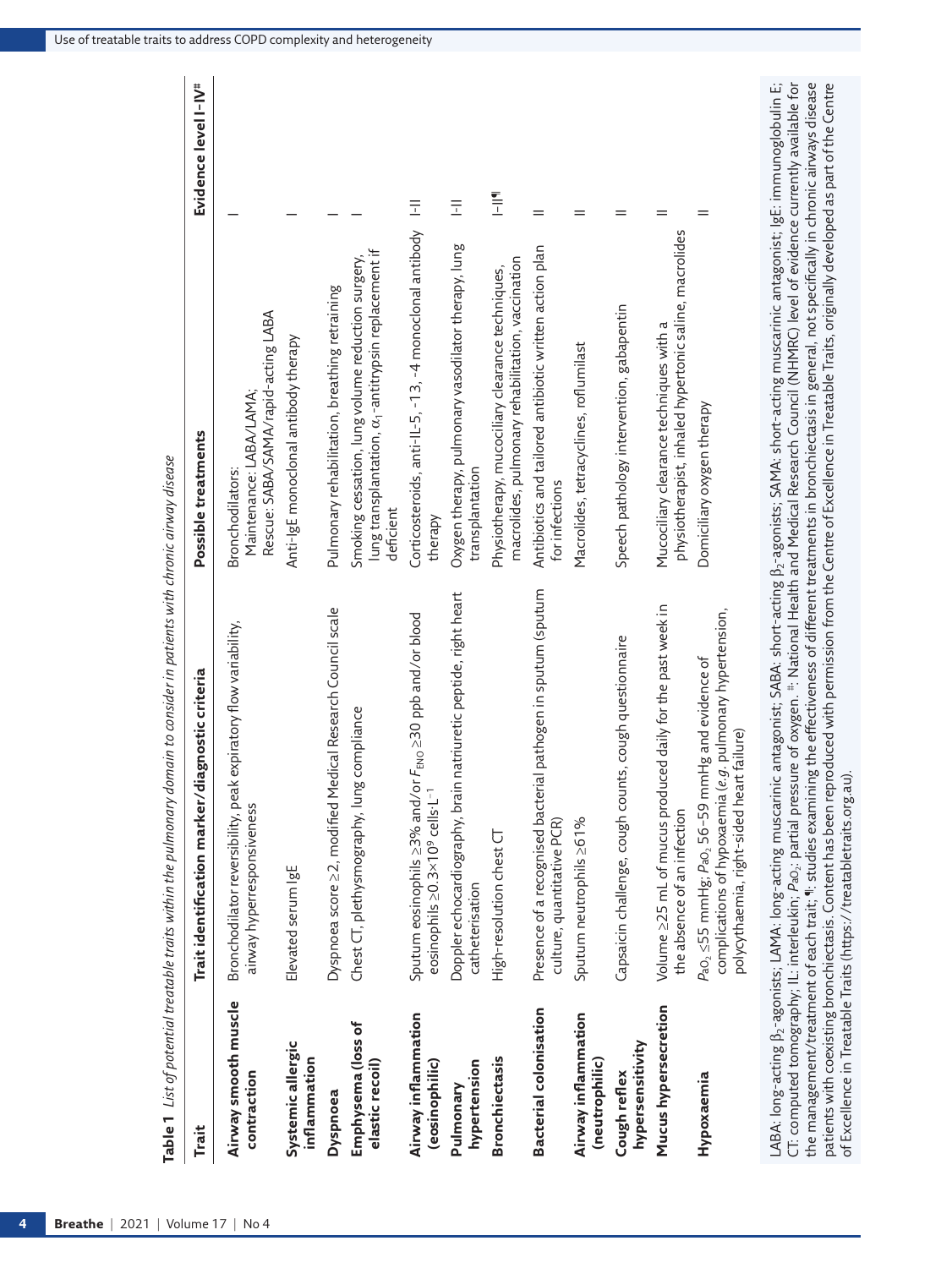<span id="page-4-0"></span>

| Trait                                          | Trait identification marker/diagnostic criteria                                                                                                                                                                                                                                                                                                                                                                                                                                                                                                                                                                                                                                                               | Possible treatments                                                                                                | level I-IV <sup>#</sup><br>Evidence |
|------------------------------------------------|---------------------------------------------------------------------------------------------------------------------------------------------------------------------------------------------------------------------------------------------------------------------------------------------------------------------------------------------------------------------------------------------------------------------------------------------------------------------------------------------------------------------------------------------------------------------------------------------------------------------------------------------------------------------------------------------------------------|--------------------------------------------------------------------------------------------------------------------|-------------------------------------|
| Depression                                     | Questionnaires (e.g. HADS depression domain score $\geq$ 8, GADS score $\geq$ 5),<br>psychologist/liaison psychiatrist assessment                                                                                                                                                                                                                                                                                                                                                                                                                                                                                                                                                                             | CBT, pharmacotherapy                                                                                               |                                     |
| Anxiety                                        | Questionnaires (e.g. HADS anxiety domain score ≥8), psychologist/liaison<br>psychiatrist assessment                                                                                                                                                                                                                                                                                                                                                                                                                                                                                                                                                                                                           | Pharmacotherapy (i.e., anxiolytics/antidepressants),<br>breathing retraining, CBT                                  |                                     |
| Dysfunctional<br>breathing                     | assessment tool) score $>$ 4, breath holding time, manual assessment of<br>Nijmegen Questionnaire Total score 223, B-PAT (breathing pattern<br>respiratory motion (MARM)                                                                                                                                                                                                                                                                                                                                                                                                                                                                                                                                      | Breathing retraining                                                                                               |                                     |
| Physical inactivity and<br>sedentary behaviour | al Activity Questionnaire<br>Actigraphy, International Physic                                                                                                                                                                                                                                                                                                                                                                                                                                                                                                                                                                                                                                                 | Pulmonary rehabilitation, physical activity, breaking<br>bouts of sedentary activity                               |                                     |
| Overweight/obesity                             | $\sim$<br>Overweight: BMI 25-29.9 kg·m<br>Obesity: BMI $\geq$ 30 kg·m <sup>-2</sup>                                                                                                                                                                                                                                                                                                                                                                                                                                                                                                                                                                                                                           | Caloric restriction, exercise, bariatric surgery,<br>pharmacotherapy                                               | Ī                                   |
| Deconditioning                                 | Cardiopulmonary exercise testing, 6MWT                                                                                                                                                                                                                                                                                                                                                                                                                                                                                                                                                                                                                                                                        | Structured exercise programme, rehabilitation                                                                      | $\frac{1}{2}$                       |
| Rhinosinusitis                                 | History and examination, imaging (sinus CT), Sino-Nasal Outcome Test<br>$(SNOT - 22)$                                                                                                                                                                                                                                                                                                                                                                                                                                                                                                                                                                                                                         | antagonists, antihistamines, surgery, intranasal<br>Topical corticosteroids, leukotriene receptor<br>saline lavage | $=$                                 |
| <b>OD</b>                                      | ≥4), laryngoscopy, dynamic neck CT,<br>Questionnaires (e.g. Pittsburgh<br>inspiratory flow-volume curve                                                                                                                                                                                                                                                                                                                                                                                                                                                                                                                                                                                                       | toxin, gabapentin/pregabalin, psychology/psychiatry<br>Speech pathology intervention, laryngeal botulinum          | $=$                                 |
| Systemic inflammation                          | L <sup>-1</sup> or high-sensitivity CRP >3 mg·L <sup>-1</sup><br>Leukocyte count >9×10° cells l                                                                                                                                                                                                                                                                                                                                                                                                                                                                                                                                                                                                               | Statins <sup>¶</sup>                                                                                               | $=$                                 |
| Anaemia                                        | Females: $Hb < 120 g L^{-1}$<br>Males: $Hb < 140 g·L^{-1}$                                                                                                                                                                                                                                                                                                                                                                                                                                                                                                                                                                                                                                                    | Haematinic (iron/B12) supplementation                                                                              | $\frac{1}{1}$                       |
| Cardiovascular disease                         | Doppler echocardiography, Electrocardiogram, brain natriuretic peptide                                                                                                                                                                                                                                                                                                                                                                                                                                                                                                                                                                                                                                        | Pharmacotherapy (B-blockers, diuretics, angiotensin-<br>converting enzyme inhibitors), surgery                     | $=$                                 |
| GORD                                           | Questionnaires, gastrointestinal endoscopy, pH monitoring                                                                                                                                                                                                                                                                                                                                                                                                                                                                                                                                                                                                                                                     | Anti-reflux lifestyle measures, antacids, proton pump<br>inhibitors, fundoplication surgery                        | $=$                                 |
| OSA                                            | Questionnaires (i.e., STOP-Bang Questionnaire), polysomnography                                                                                                                                                                                                                                                                                                                                                                                                                                                                                                                                                                                                                                               | CPAP, mandibular advancement splint, positional<br>therapy, weight loss                                            | $\cong$                             |
| Traits (https://treatabletraits.org.au).       | HADS: hospital anxiety and depression scale; Goldberg Anxiety and Depression Scale; CBT: cognitive behavioural therapy; BMI: body mass index; 6MWT: 6-min walk<br>test; VCD: vocal cord dysfunction; CRP: C-reactive protein; Hb: haemoglobin; GORD: gastro-oesophageal reflux disease; OSA: obstructive sleep apnoea; CPAP: continuous<br>population. Content has been reproduced with permission from the Centre of Excellence in Treatable Traits, originally developed as part of the Centre of Excellence in Treatable<br>positive airway pressure. #: NHMRC level of evidence currently available for the management/treatment of each trait; "I: currently research only; *: evidence from the general |                                                                                                                    |                                     |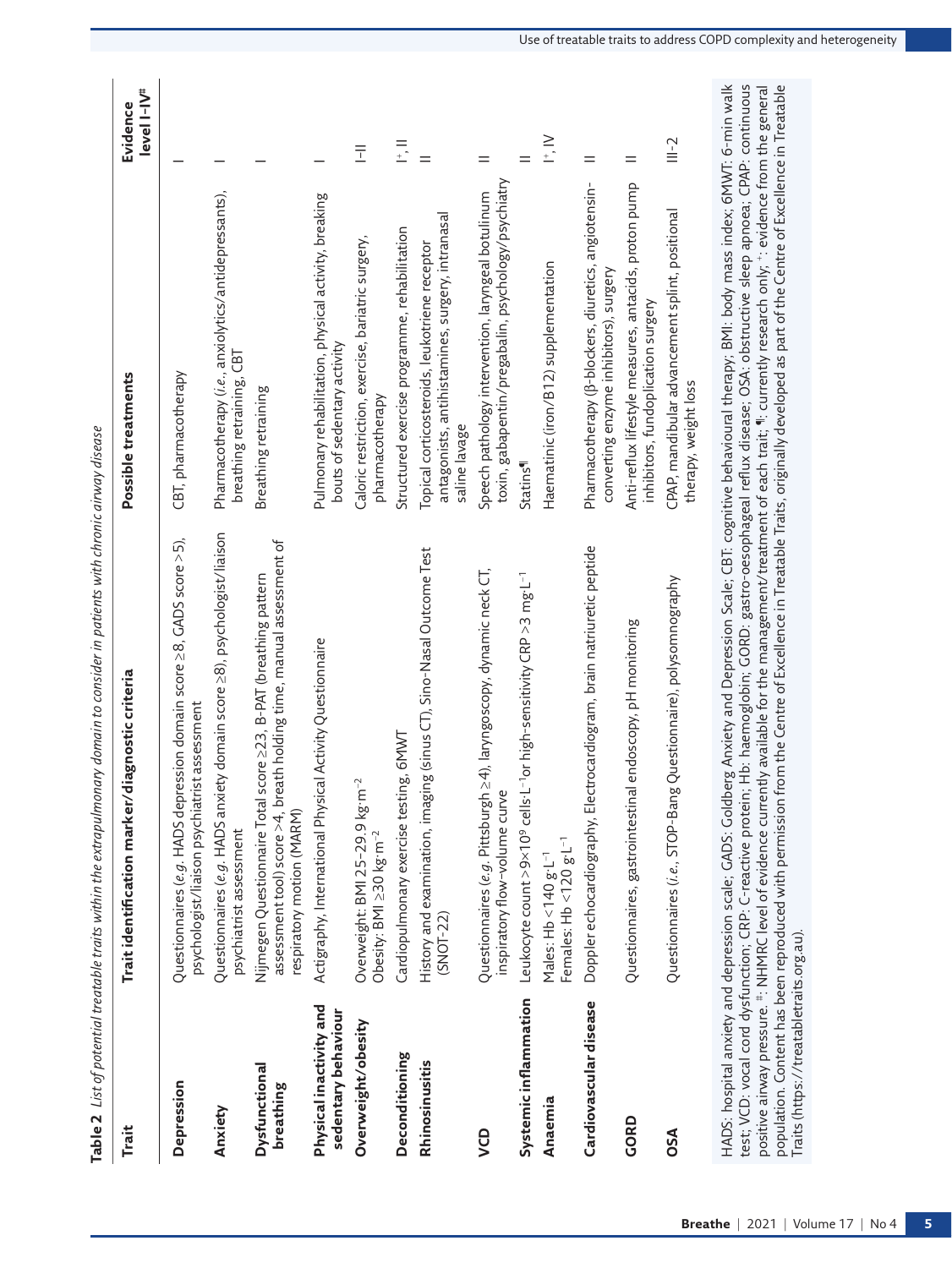Use of treatable traits to address COPD complexity and heterogeneity

| <b>Trait</b>                                               | Trait identification marker/<br>diagnostic criteria                                                                                                                             | <b>Possible treatments</b>                                                                                                                                      | <b>Evidence</b><br>level I-IV <sup>#</sup> |
|------------------------------------------------------------|---------------------------------------------------------------------------------------------------------------------------------------------------------------------------------|-----------------------------------------------------------------------------------------------------------------------------------------------------------------|--------------------------------------------|
| Suboptimal inhaler<br>technique                            | Direct observation and standardised<br>assessment checklists, assessment via<br>chipped inhalers                                                                                | Education including demonstration and<br>regular reassessment                                                                                                   |                                            |
| Suboptimal<br>adherence                                    | Prescription refill rates, self-reported<br>use of <80% of prescribed medication,<br>chipped inhalers, $F_{\text{ENO}}$ suppression test,<br>measurement of drug concentrations | Self-management support, education,<br>simplification of medication regime (i.e.,<br>reduce number of medications, frequency of<br>doses and number of devices) |                                            |
| <b>Smoking</b>                                             | Self-reported current smoking, elevated<br>exhaled carbon monoxide, urinary<br>cotinine                                                                                         | Smoking cessation counselling<br>$±$ pharmacotherapy                                                                                                            |                                            |
| Side-effects of<br>treatments                              | Patient report, monitored withdrawal                                                                                                                                            | Optimisation of treatment, alternative<br>therapy, change device                                                                                                |                                            |
| Absence of a written<br>action plan                        | Patient does not possess a written action<br>plan, or reports not using the prescribed<br>plan during exacerbations                                                             | Individualised self-management education<br>with a written action plan                                                                                          |                                            |
| <b>Exercise intolerance</b>                                | $<$ 350 m on 6MWT                                                                                                                                                               | Pulmonary rehabilitation                                                                                                                                        |                                            |
| <b>Decreased bone</b><br>mineral density<br>(osteoporosis) | T-score $<-2.5$                                                                                                                                                                 | Pharmacotherapy based on osteoporosis<br>guidelines, vitamin D supplementation,<br>resistance training                                                          | 19, 11                                     |
| Sarcopenia                                                 | Appendicular skeletal muscle mass index:<br>Males <7.26 kg·m <sup>-2</sup><br>Females <5.45 kg·m <sup>-2</sup>                                                                  | Diet (high protein), resistance training                                                                                                                        | 19, 11                                     |

<span id="page-5-0"></span>**Table 3** *List of potential treatable traits within the behaviour/risk-factor domain to consider in patients with chronic airway disease*

#: NHMRC level of evidence currently available for the management/treatment of each trait; ¶: evidence from the general population. Content has been reproduced with permission from the Centre of Excellence in Treatable Traits, originally developed as part of the Centre of Excellence in Treatable Traits [\(https://treatabletraits.org.au\).]((https://treatabletraits.org.au).﻿﻿)



<span id="page-5-1"></span>**Figure 2** *Proposed diagnostic strategy for adults with symptoms, signs or events suggestive of airway disease. #: smoking, allergies, sputum production, occupation, lung development and growth; ¶: tables 1–3; +: tables 2 and 3. Reproduced from [[6](#page-12-5)] with permission.*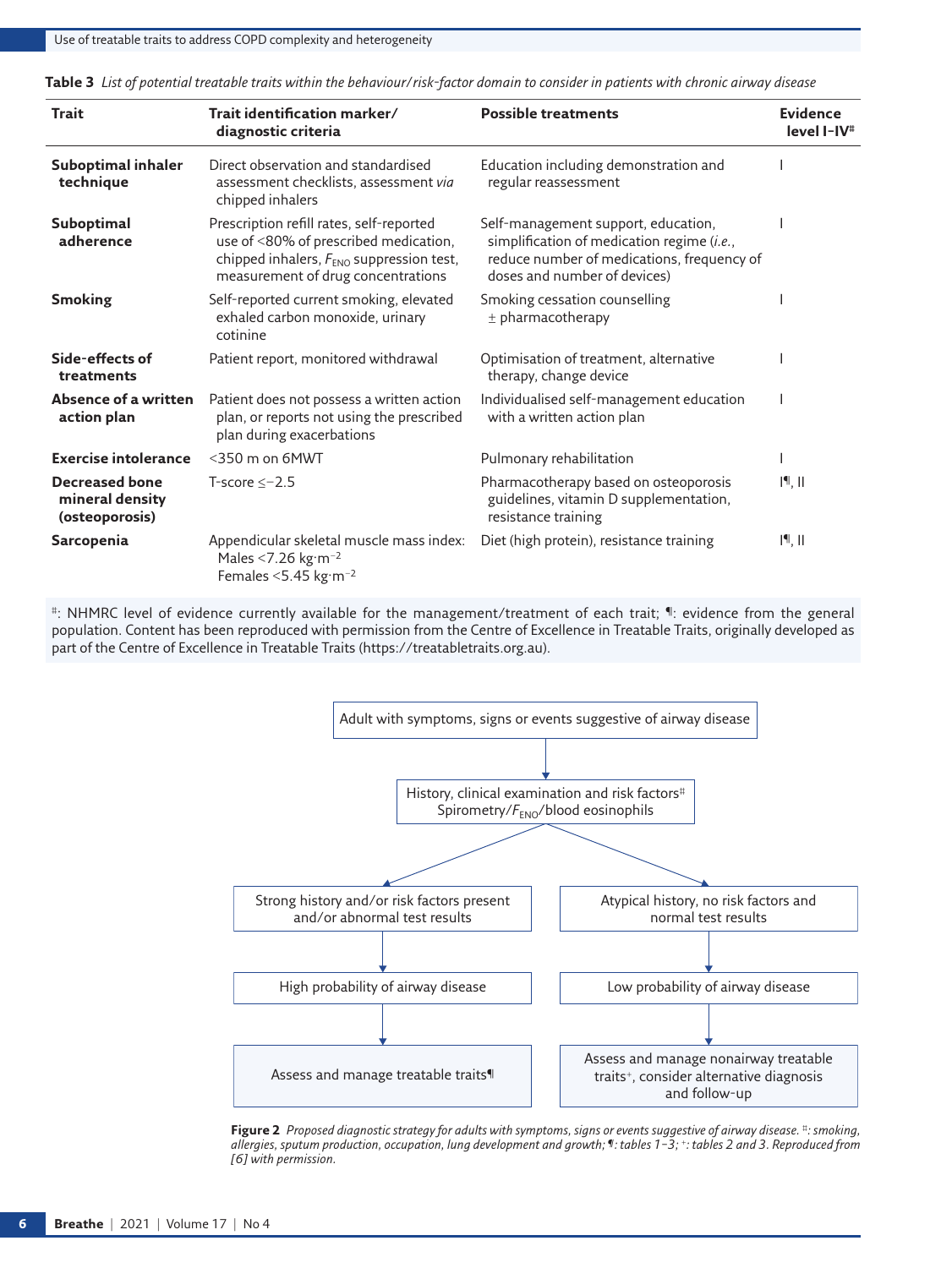systematic recognition of varying aetiologies of COPD will facilitate better characterisation of the respective patient subgroups and create opportunities for the investigation of targeted interventions. This is inherent to the treatable traits approach.

#### **Lung function trajectories in COPD**

Heterogeneity is also displayed in the lung function trajectories of patients with COPD. Unravelling individual patient's lung function trajectories carries prognostic and potential therapeutic implications. Contrary to the most frequently cited model of lung function trajectory in COPD proposed by FLETCHER and PETO [[13\]](#page-12-12), which was characterised by accelerated lung function decline from peak normal lung function reached in adulthood, 4–12% of the general population do not reach their predicted forced expiratory volume in 1 s (FEV<sub>1</sub>) by 20 years of age [\[5\]](#page-12-4). This patient subgroup develops COPD through submaximal lung function achieved in early adulthood without an enhanced rate of lung function decline thereafter [\[5\]](#page-12-4). This group of individuals is also reported to have an increased burden of comorbidities, with a higher prevalence and earlier incidence of comorbid cardiac and metabolic disorders and an increased risk of premature death [\[5,](#page-12-4) [14](#page-13-0)]. The differential lung function trajectories leading to COPD development raises the question of whether they represent different diseases? Should this hypothesis be true, it is possible that they could respond differently to treatment. This raises the question, however, as to how lung function trajectories may be differentiated when first diagnosing the patient aged in their 50s or 60s, without prior knowledge of their past lung function. The answer might be in the identification of a biomarker which would differentiate between the trajectories. Furthermore, screening lung function in early adulthood or earlier in life could enable the identification of susceptible individuals and create an opportunity to provide timely interventions to halt disease progression.

## **Endotypes**

COPD is heterogeneous not only at a phenotypic but also at a biological level [\[15\]](#page-13-1). Characterisation of underlying biological mechanisms (endotypes) is essential to improve therapeutic targets in COPD and is likely to improve patient outcomes. Endotypedirected diagnosis of chronic airway disease will facilitate treatment based on biological mechanisms and not solely on the clinical presentation of the disease, which has been a cornerstone of 19th century medicine based on an Oslerian paradigm. To date, the best described endotype of COPD is  $\alpha_1$ antitrypsin deficiency, which has a well-validated biomarker at the genetic and protein level [[8](#page-12-7)]. Emerging endotypes and biomarkers in COPD include eosinophilic inflammation, neutrophilic inflammation, persistent systemic inflammation, and abnormal tissue maintenance and repair resulting in severe emphysema and changes in the lung microbiome [\[15\]](#page-13-1). Eosinophilic inflammation in COPD carries important treatment implications and predicts treatment responses to corticosteroid therapy [\[16](#page-13-2)]. Eosinophilic inflammation was shown to be associated with a heightened risk of acute COPD exacerbations [\[17](#page-13-3)] and a reduced rate of emphysema progression compared with non-eosinophilic COPD individuals [[18\]](#page-13-4). Furthermore, sputum eosinophil count-directed management compared with symptom-focused guideline-based care, essentially a treatable traits intervention, was shown to vastly reduce exacerbations requiring hospitalisation by 62% (95% CI 5–72%, p=0.037), in COPD patients with eosinophilic inflammation [[19](#page-13-5)].

Many patients with COPD have neutrophilic inflammation, which is characterised by sputum with a predominance of neutrophils and macrophages. The role of bacterial colonisation in driving neutrophilic inflammation is not yet clear as neutrophilic inflammation occurs in both colonised and non-colonised patients. Approximately onethird of COPD patients have persistent bacterial colonisation of the lower airways, which has been proposed to reflect a defect in lung innate immunity such as bacterial phagocytosis by macrophages [[20](#page-13-6)]. These colonised patients are more prone to frequent exacerbations, more rapid lung function decline, and chronic bronchitis with mucus hypersecretion [[21](#page-13-7)]. Long-term antibiotic therapy may be indicated for chronically colonised patients; however, there is a need for further studies to define which patients would benefit the most from such an intervention.

Systemic inflammation, characterised by persistent elevation of high-sensitivity CRP, IL-6, IL-8, fibrinogen and tumour necrosis factor- $\alpha$ , has also been reported in COPD patients, and has been associated with a higher risk of all-cause mortality and frequent exacerbations compared to noninflamed COPD patients, despite similar degrees of lung function impairment [\[22](#page-13-8)]. Although the biology of this complex inflammatory response in COPD is not yet fully understood, it raises the possibility of a distinct endotype amongst this patient subgroup and presents an opportunity for targeted treatment [\[22](#page-13-8)].

Finally, abnormal tissue maintenance and repair has been proposed as a distinct endotype driving severe emphysema [\[15\]](#page-13-1). The biomarker which identifies this endotype has not yet been described; however, it has been hypothesised that it may be the same endotype that drives concurrent extrapulmonary tissue loss in patients with emphysema (sarcopenia, osteopenia, fat loss) [[15\]](#page-13-1). This hypothesis, however, requires further investigation.

The abovementioned list of possible endotypes in COPD is neither exhaustive nor entirely understood. These endotypes, however, do represent current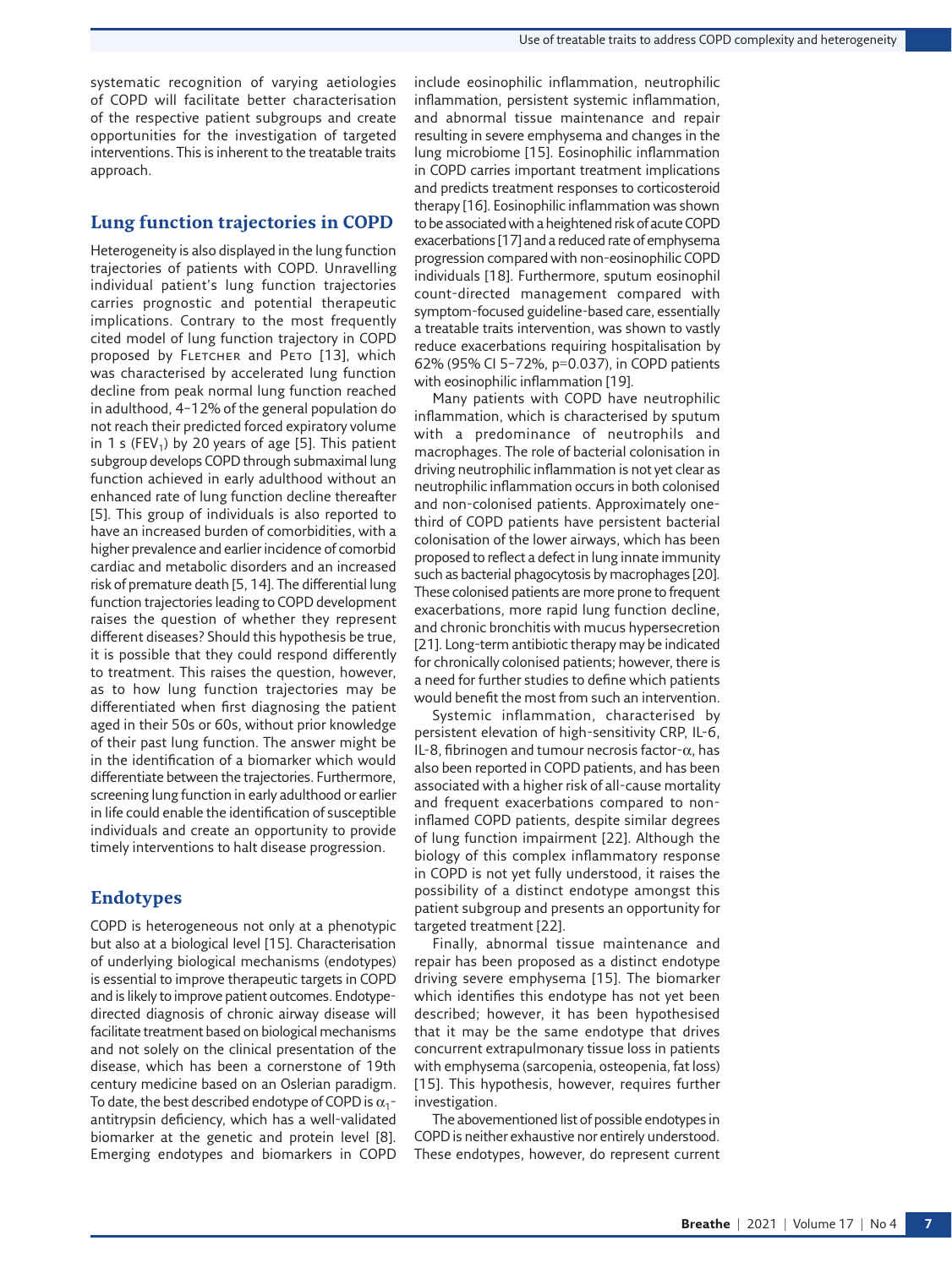treatable traits that can potentially be targeted with pharmacotherapy. Further research to advance our understanding of the complex molecular pathways in COPD will present an opportunity to further develop better treatments that address the underlying disease mechanisms, and arrest or reduce disease progression. Without a systematic recognition of patients' individual endotypes we are missing opportunities to develop new therapies or repurpose current treatments in individuals that will benefit from them the most.

#### **Extrapulmonary traits and behavioural/risk factors**

Clinical phenotypes, treatment outcomes and the prognosis of patients diagnosed with COPD are not only determined by pulmonary characteristics such as airflow limitation, emphysema, and exacerbation history, but by a host of important extrapulmonary traits including, but not limited to, BMI, cardiac health, anxiety, depression, exercise capacity, treatment adherence, self-management ability and smoking status [[23\]](#page-13-9). COPD patients are known to carry a large burden of coexisting comorbidities, which determine important patient-centred outcomes including health status, treatment responsiveness and frequency of hospitalisations [[23](#page-13-9)].

The contribution of extrapulmonary traits to outcomes in patients with moderate-to-severe asthma was described by Freitas *et al*. [[24](#page-13-10)], with physical inactivity, obesity, anxiety and depression associated with worse asthma outcomes and poorer asthma control. Although, to our knowledge, similar cluster analyses based on extrapulmonary traits have not yet been conducted in patients with COPD, a similar relationship is likely to hold in this patient population.

In light of the above, it is evident that the treatment of extrapulmonary comorbidities and behavioural risk factors in patients with COPD is integral to providing optimal care for this patient population. The treatable traits strategy addresses this care need by proposing systematic identification and treatment of traits within the pulmonary, extrapulmonary and behavioural/riskfactor domains.

#### **Acute exacerbations**

Heterogeneity of COPD also manifests at the time of acute exacerbations, with the "one-size-fits-all" approach to managing exacerbations unable to meet the care needs of all patients. Exacerbations of COPD vary with respect to their endotype and aetiology. A prospective observational cohort study, led by MacDonaLD et al. [\[25\]](#page-13-11), described 26 distinct phenotypes of exacerbations amongst 146 patients with COPD, with only a quarter associated with a single aetiology. Patients were phenotyped for viral infection, bacterial infection, depression/anxiety, eosinophilic inflammation, cardiac dysfunction, and environmental factors. Although the number of patients ascribed to any individual phenotype was too small to conduct statistical analysis regarding their outcomes, the results brought to light the vast diversity of the aetiological factors driving individual patient's acute exacerbation using a relatively small number of easily accessible assessment tools. In another study by Bafadhel *et al*. [[26](#page-13-12)], four distinct biologic COPD exacerbation clusters were identified: bacterial, viral, eosinophilic predominant and pauciinflammatory. These biologic clusters could not be distinguished clinically or through Anthonisen criteria with similar exacerbation severity across the clusters [[26](#page-13-12)]. The biomarkers that best-identified the clusters were sputum IL-1β, serum CXCL10 and percentage of peripheral blood eosinophils, respectively. These subgroups were found to be independent and had differential inflammatory profiles, which suggests that they could be amenable to more specific interventions, advancing their care closer towards precision medicine.

Unravelling the heterogeneity of COPD exacerbations should be at the forefront of our agenda as they are arguably the most sentinel events in the patient's disease trajectory. Patients experiencing frequent exacerbations of COPD have worse quality of life, accelerated lung function decline and a 12-month mortality risk post-hospitalisation for an acute exacerbation of approximately 25% [[27](#page-13-13), [28](#page-13-14)]. Sentinel events drive treatment decisions across various medical disciplines. In airway diseases, acute exacerbations are an opportunity to re-evaluate treatment and introduce targeted therapies to improve treatment efficacy and minimise the risk of acute exacerbation re-occurrence. It has been proposed that the application of a treatable traits strategy in the acute phase of illness can improve recovery and exacerbation prevention with an emphasis on precision medicine rather than a "one-size-fits-all" approach to treatment and secondary prevention [[29](#page-13-15), [30\]](#page-13-16). To date, there has been no published efficacy data on the treatable traits approach in acute exacerbations, hence future research in this area is needed.

## **Treatable traits, a precision medicine approach for chronic airway disease management: the evidence**

The complexity and heterogeneity of patients with COPD was demonstrated in a cross-sectional observational study led by McDonaLD et al. [\[31\]](#page-13-17), which strengthened the discussion regarding the need for renewed approaches to the diagnosis and management of this patient population. In this study, patients' clinical, functional, biological and behavioural characteristics, relevant to their airway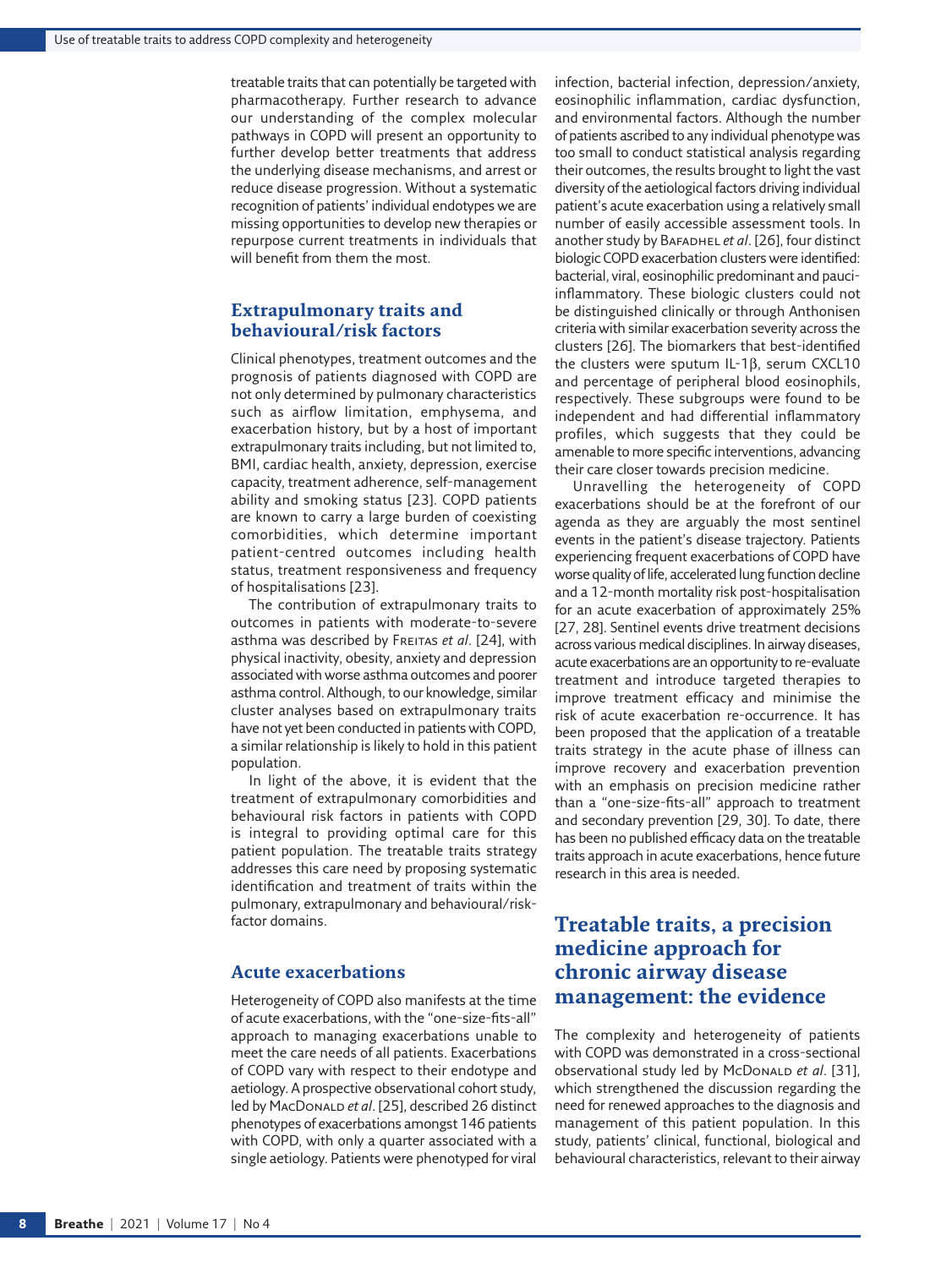disease diagnosis and management, were identified through an MDA [[31](#page-13-17)]. The results of this analysis highlighted that people over 55 years of age with obstructive airway diseases experience multiple clinical management issues (traits), with a mean of 11 traits identified per patient. Although the traits identified were relevant to their airway disease diagnoses, they may not be addressed through the current management guidelines. Notably, the traits identified were similar irrespective of the type of chronic airway disease, and the degree of health status impairment correlated significantly with the number of traits detected through the MDA [[31](#page-13-17)]. The most common traits identified were activity limitation (74%), airway inflammation (74%), airway hyperresponsiveness (80%) and systemic inflammation (60.5%). All the above traits were treatable and independent of the airway disease diagnoses. When treated, they had the capacity to improve health-related quality of life (HRQoL). In another study, van't Hul *et al*. [\[32\]](#page-13-18) reported a high prevalence of traits amenable to nonpharmacological management in COPD patients upon their first assessment in a tertiary hospital respiratory clinic. Patients exhibited on average four treatable traits qualifying for nonpharmacological intervention, regardless of their COPD severity. The most prevalent traits were low activation for self-management, severe fatigue, low habitual physical activity and poor exercise tolerance. The identified treatable traits were independent of each other, occurred in unique combinations, and were clinically relevant as there was a significant positive association between the number of traits identified and health status impairment [[32](#page-13-18)]. There was a poor correlation between the number of treatable traits identified and the  $FEV<sub>1</sub>$  (%) predicted, illustrating heterogeneity of COPD beyond airflow limitation [\[32\]](#page-13-18).

A treatable traits strategy provides the opportunity to identify and address those diverse clinical issues consistently and effectively, irrespective of the airway disease diagnostic label. A proof-of-concept pilot study evaluating the efficacy of a treatable traits approach for managing patients with COPD was conducted by McDonaLD et al. [[33](#page-13-19)]. This study recruited older adults (>55 years) with stable COPD. The intervention (n=17) involved an MDA, inflammometry and individualised management supported by a case manager and a multidisciplinary team over 3 months and was compared with usual care in a tertiary hospital respiratory clinic (n=19). The authors reported that delivery of personalised treatment employing a treatable traits strategy resulted in significant improvements in health status compared with a standard care approach, with a mean (95% CI) difference in St George's Respiratory Questionnaire (SGRQ) of 14 (8.5–20.7) *versus* 3.5 (−3.8–10.8) in the control group (p=0.0003). The number needed to treat to achieve a clinically significant change in SGRQ was two in the intervention group. Health status continued to improve at 6-month follow-up,

mean (95% CI) decrease of 17.1 (7.1–27.1) units, (p=0.002) and was maintained at 12 months with a 13.5 (4.7–22.3) unit decrease from baseline (p=0.005). There was no significant difference either at 6 months or 12 months in the control group. Furthermore, targeted inflammation-based management reduced eosinophilic and neutrophilic airway inflammation and systemic inflammation in the intervention group but not in the control group. Despite this intervention being delivered over 3 months, its benefits were sustained at 6 and 12 months in the intervention group. In addition, although this was only a small pilot study, the reported effect size was very promising and formed the basis for further work to investigate the realworld efficacy of the treatable traits approach. A multidimensional treatable traits intervention has also been tested in a severe asthma population compared with severe asthma usual care, and resulted in similar improvements in health status to that of the COPD proof-of-concept study [\[34\]](#page-13-20), suggesting the approach is efficacious in both asthma and COPD.

## **Implementation of the treatable traits strategy across different settings**

Evolving from "umbrella" terms for airway diseases to the implementation of a trait-based approach to guide treatment across multiple settings is a key goal in the landscape of chronic airway diseases moving forward [[35\]](#page-13-21). However, while MDA has been implemented in severe asthma clinics within the tertiary care setting, a treatable traits approach has not yet been integrated into the care of patients with all subtypes and severity of chronic airway diseases, including COPD. Data on the feasibility and cost-effectiveness of implementing a treatable traits approach for the management of COPD across different healthcare settings are likely to lead to greater support of this approach. Effective implementation of this model of care will likely require adaptation of the approach to the healthcare setting which considers not only the needs of the population but also the accessibility and availability of healthcare services, resources, and healthcare professionals ([figure 3\)](#page-9-0)*.* For instance, low-, middleand high-income countries are likely to require considerably different treatable traits implementation approaches [\[36\]](#page-13-22). This is largely due to their disparate healthcare needs and systems [[36\]](#page-13-22), which will strongly influence the range of treatable traits that are feasible to target. Indeed, it is recognised that low- and middle-income countries may lack the resources required to assess and treat the full range of potential pulmonary, extrapulmonary and risk-factor/behavioural traits within this somewhat complex model of care, and therefore a simplified or "focused" approach targeting key traits (*i.e.*, traits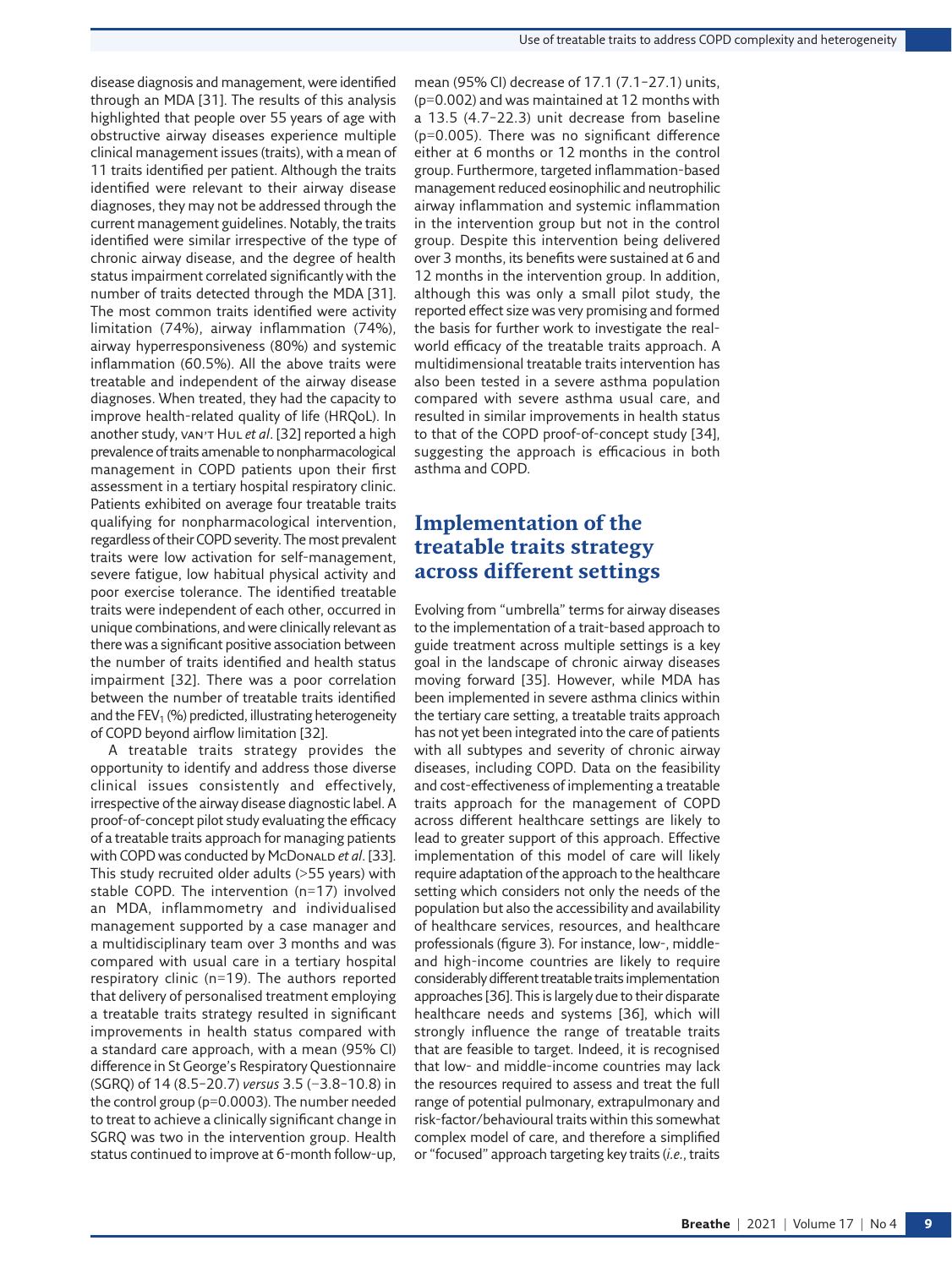

<span id="page-9-0"></span>**Figure 3** *Implementation of the treatable traits strategy across different healthcare settings. Effective implementation of this model of care for the management of patients with COPD will likely require adaptation of the approach to the healthcare setting, which considers not only the needs of the population but also the accessibility and availability of healthcare services,*  resources, and healthcare professionals. Content has been reproduced with permission from the Centre of Excellence in *Treatable Traits, originally developed as part of the Centre of Excellence in Treatable Traits (<https://treatabletraits.org.au>).*

that have been identified as important and feasible to address in any setting: airflow limitation, airway inflammation, smoking, nutrition, physical inactivity, and self-management skills [[35](#page-13-21), [37](#page-13-23)]) may be more feasible ([figure 3](#page-9-0)).

The practical application of treatable traits across different settings within the healthcare system (*i.e.*, primary, secondary, and tertiary care) also requires consideration. A large proportion of new COPD diagnoses occur within the primary care setting, as does the routine management of COPD patients with mild and moderate disease. Given that significant heterogeneity in COPD has been demonstrated irrespective of disease severity [\[38](#page-13-24)], the implementation of a treatable traits approach within the primary care setting has the potential to reduce the overall burden of COPD significantly. However, while the comprehensive treatable traits approach may be feasible in the well-resourced tertiary care setting, primary care is another under-resourced setting in which a more focused treatable traits approach may be required. One such approach that has been proposed involves individualising treatment based on two dominant pulmonary traits, airflow limitation and eosinophilic airway inflammation, which may be more feasible within the primary care setting [[6](#page-12-5)]. However, whether focusing on only two traits reduces the potential benefit of the treatable traits approach is unknown. An alternative model of care may be to use a hierarchical approach to address traits that are already managed in primary care (*i.e.*, anxiety and depression, treatment adherence, inhaler technique, smoking, physical inactivity, nutrition, and sleep apnoea, as well as the pulmonary traits of airflow limitation and airway inflammation), with an established referral pathway to specialist care within

the secondary/tertiary settings for more complex patients who are unable to achieve an acceptable level of disease control within the primary care setting ([figure 3](#page-9-0)).

The hierarchy of dominant and important treatable traits, however, is yet to be determined. One approach is to prioritise traits according to their prevalence, severity and/or impact on disease outcomes [[37\]](#page-13-23). A study, by Hiles *et al*. [[39\]](#page-13-25), used a novel Bayesian model averaging technique to identify clinically impactful treatable traits in patients with chronic airway disease (severe asthma and COPD) by exploring which traits were associated with HRQoL. Of the 22 treatable traits identified, the best model for predicting HRQoL was comprised of five traits across the pulmonary, extrapulmonary and behavioural domains: frequent chest infections, inadequate inhaler technique, systemic inflammation, depression and breathing pattern disorder/dysfunctional breathing [[39](#page-13-25)]. Traits that predict general quality of life and decline in lung function have also been explored in patients with COPD specifically [[40](#page-13-26)]. In a 4-year longitudinal prospective evaluation of an English cohort of patients with COPD, seven traits that predicted quality of life were identified: chronic bronchitis, arthritis, depression, cardiovascular disease, anaemia, disability, and poor social and family support; while five traits were found to be associated with decline in lung function [[40](#page-13-26)]. These included chronic bronchitis, breathlessness, sarcopenia, underweight, and current smoking [\[40](#page-13-26)]. This is not to say that the other treatable traits should not be considered priorities in the management of individuals with COPD, particularly given the absence of endotypes in this analysis. Indeed, it appears that different traits are likely to matter in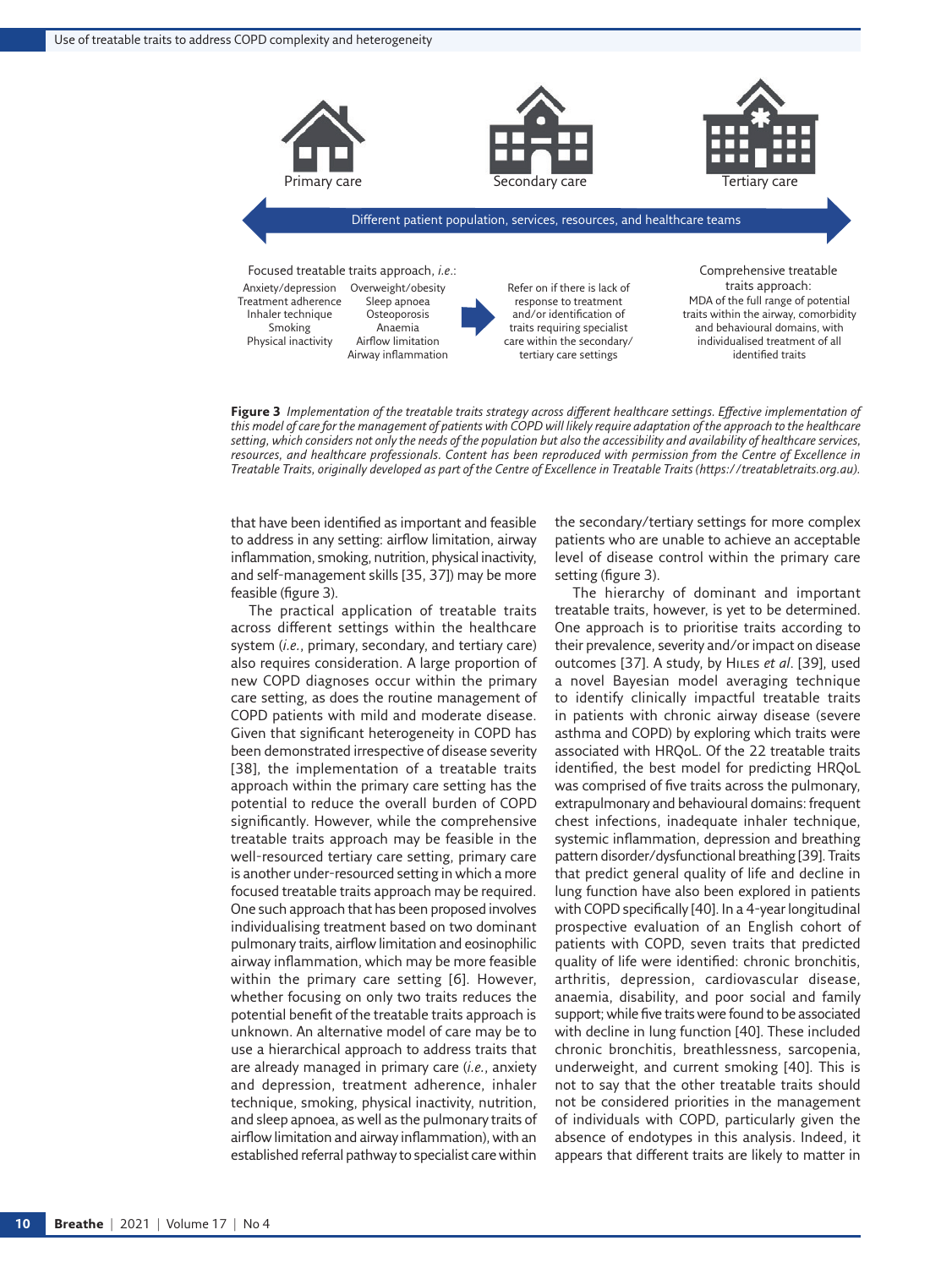different ways. This highlights the need to identify traits that impact a range of outcomes, including risk of future exacerbations, symptom control, mortality, and the development of new disease [[37](#page-13-23)], to guide the prioritisation of traits using this approach.

Prioritisation of traits could also be based on treatment response [[37](#page-13-23)]; that is, prioritising traits that when treated provide the greatest "bang for our buck". For example, Hiles *et al*. [\[39](#page-13-25)] reported that treating systemic inflammation and eosinophilic airway inflammation were associated with the greatest improvements in HRQoL, while treatments for exercise intolerance, obesity and anxiety were also associated with HRQoL improvements, but to a lesser degree. A similar approach would be to prioritise traits based on their potential to create a domino effect when treated [[37](#page-13-23)]. For example, it has been demonstrated that targeting obesity in patients with COPD using a weight loss intervention not only improved body weight, but also various other traits such as exercise tolerance, skeletal muscle strength and depression, as well a number of cardiovascular and metabolic markers [\[41](#page-13-27)]. Patients' treatment priorities could also be used to guide the prioritisation of traits [[37\]](#page-13-23). Indeed, in a population with chronic airway disease it has previously been demonstrated that clinicians and patients' priorities do not always align [\[42\]](#page-13-28). While there was good concordance between patients and their physician regarding the importance of managing activity limitation, airway inflammation and dyspnoea, there was poor patient–physician agreement regarding the importance several other traits including inhaler technique adequacy, airflow limitation and obesity. Understanding treatment priorities of patients is an essential element of effective shared care [[33](#page-13-19)], and therefore should be considered in the prioritisation of traits within this model of care.

Successful implementation of new models of care within any healthcare setting also requires consideration of how to effectively engage key stakeholders in the approach. A key component of the treatable traits strategy is the coordination of care by a multidisciplinary team of healthcare professionals, including general practitioners, respiratory physicians, specialist nurses, dietitians, speech pathologists, psychologists/psychiatrists and physiotherapists. To ensure the smooth implementation of the model of care into usual clinical practice, it is important that healthcare professionals are provided with adequate training, education, and resources. Determination of what is needed to support healthcare professionals in the implementation of treatable traits in clinical practice is an important area for future research. Patient engagement is also integral in bridging the gap between the efficacy and effectiveness of an intervention or treatment. Indeed, patient adherence is one of the main contributors to suboptimal COPD management and subsequently poor clinical outcomes [\[43](#page-13-29)].

## **Self-evaluation questions**

- 1. What is the basis for coining COPD as a syndrome rather than a single disease?
- 2. What is the treatable traits approach to chronic airway disease?
- 3. What evidence do we have to support the implementation of the treatable traits approach into clinical practice?
- 4. What considerations are needed when implementing a treatable traits approach in COPD management?

Shared decision-making which accommodates patients' goals and priorities is a key strategy for engaging patients in their care. As discussed earlier, clinician and patients' treatment priorities do not always align [\[42\]](#page-13-28). This supports the need for clinician–patient partnerships with shared decisionmaking, which has been shown improve treatment adherence and subsequently overall chronic disease management [\[44](#page-13-30)]. It is also important that the health literacy of the individual patient is taken into consideration, and that the treatable traits approach is communicated to patients using terminology they understand [\(figure 4](#page-11-0)) [[42](#page-13-28)]*.* Other strategies which have been demonstrated to improve treatment adherence in COPD and which may assist the smooth implementation of this model of care into clinical practice include ensuring continuity of care, educating patients on the rationale behind the prescribed treatments, using written instructions, and ensuring regular follow-up assessments are conducted [[43\]](#page-13-29).

The cost-effectiveness of the treatable traits model of care is not yet established. However, given that the model of care provides a more rational approach to treatment with targeted interventions it is proposed that the approach may have an initial increase in cost that will become cost neutral due to the reduced healthcare utilisation requirements [[33\]](#page-13-19).

## **Future**

In summary, evolving from "umbrella" terms for airway disease to implementation of a traitbased approach to guide treatment across multiple settings is the key goal in the landscape of chronic airway diseases in the next few years. Admittedly, we do not hold treatments or understand biological mechanisms underpinning all treatable traits in chronic airway diseases, such as fixed airflow limitation, systemic or neutrophilic inflammation. This, however, should not preclude the identification of these traits and presents an opportunity for their investigation and development of targeted treatments. Unravelling heterogeneity of chronic airway diseases in each patient during times of stability as well as during periods of acute exacerbations will form the platform for further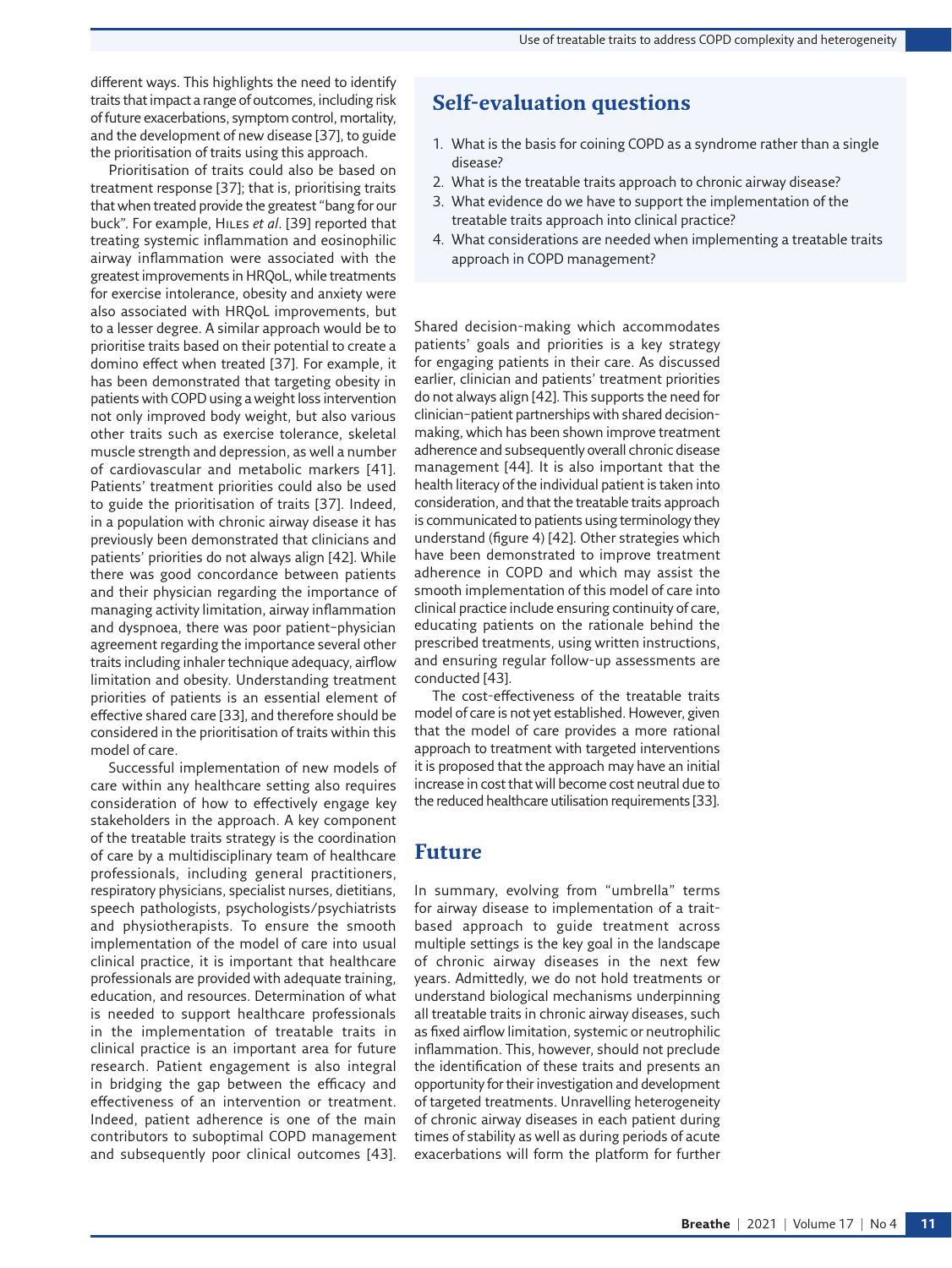

<span id="page-11-0"></span>**Figure 4** *A model for optimising patient engagement in the treatable traits model of care. To enhance patient engagement*  to this approach, we have developed a model of what we think is needed to address many patient-related barriers to *adherence: effective communication of treatable traits using terminology patients understand, understanding and addressing patients' treatable traits health literacy, and using shared decision-making to accommodate patients' goals and priorities. Content has been reproduced with permission from the Centre of Excellence in Treatable Traits, originally developed as part of the Centre of Excellence in Treatable Traits ([https://treatabletraits.org.au\)](https://treatabletraits.org.au). HCP: healthcare professionals.*

research and progress precision medicine in chronic airway diseases. Furthermore, we need to generate more data to assess the longitudinal stability of treatable traits, which will likely inform important treatment decisions and shed further light on the complexity of chronic airway diseases in any individual patient. Real-world implementation studies which evaluate the effectiveness of different treatable traits models in different settings are now needed. This will constitute more generalisable evidence on effectiveness to inform policy change in the long-term.

## Key points

- COPD is a heterogeneous clinical syndrome, which requires deconstruction of its individual components to facilitate targeted treatment and improve individual patient outcomes.
- The treatable traits strategy is a proposed vehicle for the implementation of precision medicine in chronic airway diseases which entails the application of multidimensional assessment to identify each patient's treatable traits and guides the application of individualised treatment.
- The treatable traits strategy has been demonstrated to be efficacious in improving quality of life and other treatment outcomes in chronic airway diseases.
- The treatable traits strategy can be applied to unravel heterogeneity and complexity of COPD during stability as well as during periods of acute exacerbations.
- Implementation of the treatable traits strategy in a wide range of clinical settings will generate real-life data on its efficacy and will help to inform long-term policy change.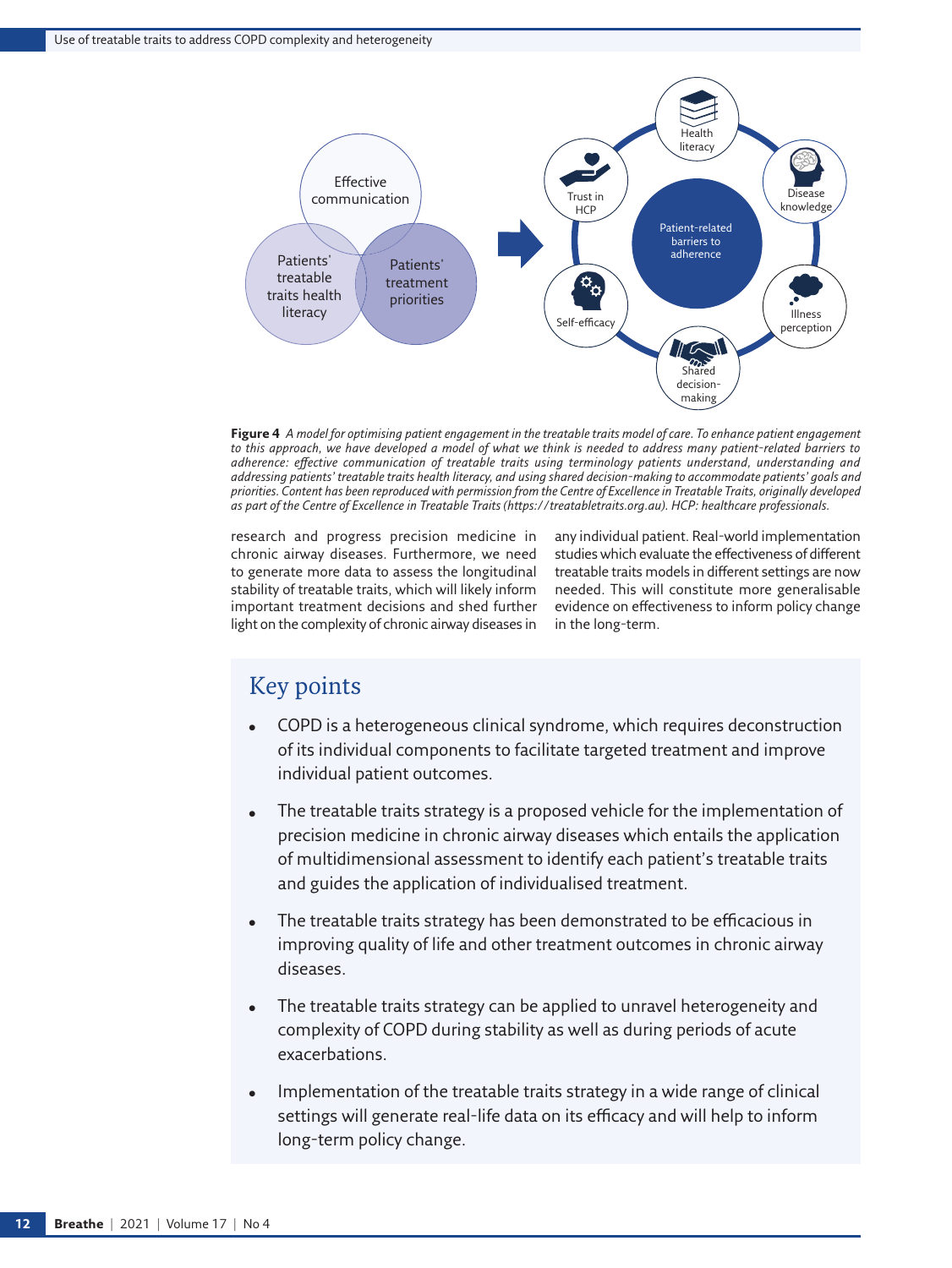## **Suggested answers**

- 1. This is due to the increased recognition of the heterogeneity in terms of the genetic makeup, aetiologies, endotypes and lung function trajectories in patients with COPD.
- 2. The treatable traits strategy is a model of care for the management of patients with chronic airway disease, allowing implementation of precision medicine in chronic airway diseases. This approach utilises multidimensional assessment of every patient to determine the core traits (classified under three domains: pulmonary, extrapulmonary and behavioural/ risk-factors) associated with disease outcomes, followed by the application of targeted and evidence-based treatments founded on the assessment outcome.
- 3. Studies have demonstrated the complexity and heterogeneity of chronic airways diseases. Furthermore, treatable traits strategies have been tested and have demonstrated significant improvements in health status compared with a standard care approach, in both COPD and severe asthma.
- 4. Effective implementation of a treatable traits approach in COPD management will likely require adaptation of the approach to the healthcare setting which considers not only the needs of the population but also the accessibility and availability of healthcare services, resources, and healthcare professionals. Ways of engaging key stakeholders (*i.e.*, healthcare professionals and patients) in the approach will also require careful consideration.

#### **Affiliations**

#### **Katarzyna Duszyk1, Rebecca F. McLoughlin1, Peter G. Gibson1,2, Vanessa M. McDonald1,2**

1National Health and Medical Research Council Centre of Excellence in Treatable Traits and Priority Research Centre for Healthy Lungs, the University of Newcastle, Newcastle, Australia. <sup>2</sup>Dept of Respiratory and Sleep Medicine, John Hunter Hospital, Newcastle, Australia.

#### **Author contributions**

All authors (K. Duszyk, R.F. McLoughlin, P.G. Gibson, V.M. McDonald) contributed to the conceptualisation and writing of the manuscript and have reviewed and approved the final submitted version.

#### **Conflict of interest**

K. Duszyk has nothing to disclose. R.F. McLoughlin has nothing to disclose. P.G. Gibson has received grants and consultancy fees from GlaxoSmithKline, Novartis and AstraZeneca. V.M. McDonald has received grants and consultancy fees from GlaxoSmithKline and AstraZeneca.

#### **References**

- <span id="page-12-0"></span>1. Singh D, Agusti A, Anzueto A, *et al.* Global strategy for the diagnosis, management, and prevention of chronic obstructive lung disease: the GOLD science committee report 2019. *Eur Respir J* 2019; 53: 1900164.
- <span id="page-12-1"></span>2. Blanco I, Diego I, Bueno P, *et al.* Geographic distribution of COPD prevalence in the world displayed by geographic information system maps. *Eur Respir J* 2019; 54: 1900610.
- <span id="page-12-2"></span>3. Agusti A. The path to personalised medicine in COPD. *Thorax* 2014; 69: 857–864.
- <span id="page-12-3"></span>4. Celli BR, Agustí A. COPD: time to improve its taxonomy? *ERJ Open Res* 2018; 4: 00132-2017.
- <span id="page-12-4"></span>5. Agustí A, Hogg JC. Update on the pathogenesis of chronic obstructive pulmonary disease. *N Engl J Med* 2019; 381: 1248–1256.
- <span id="page-12-5"></span>6. Agusti A, Bel E, Thomas M, *et al.* Treatable traits: toward precision medicine of chronic airway diseases. *Eur Respir J* 2016; 47: 410–419.
- <span id="page-12-6"></span>7. Agusti A. The disease model: implications for clinical practice. *Eur Respir J* 2018; 51: 1800188.
- <span id="page-12-7"></span>8. Laurell C, Eriksson S. The electrophoretic  $\alpha_1$ -globulin pattern of serum in α1-antitrypsin deficiency. *Scand Clin Lab Invest* 1963; 15: 132–140.
- <span id="page-12-8"></span>9. Hobbs BD, De Jong K, Lamontagne M, *et al.* Genetic loci associated with chronic obstructive pulmonary disease overlap with loci for lung function and pulmonary fibrosis. *Nat Genet* 2017; 49: 426–432.
- <span id="page-12-9"></span>10. Ramírez-Venegas A, Sansores RH, Pérez-Padilla R, *et al.* Survival of patients with chronic obstructive pulmonary disease due to biomass smoke and tobacco. *Am J Respir Crit Care Med* 2006; 173: 393–397.
- <span id="page-12-10"></span>11. Hu G, Zhou Y, Tian J, *et al.* Risk of COPD from exposure to biomass smoke: a metaanalysis. *Chest* 2010; 138: 20–31.
- <span id="page-12-11"></span>12. Gelb AF, Zamel N. Unsuspected pseudophysiologic emphysema in chronic persistent asthma. *Am J Respir Crit Care Med* 2000; 162: 1778–1782.
- <span id="page-12-12"></span>13. Fletcher C, Peto R. The natural history of chronic airflow obstruction. *Br Med J* 1977; 1: 1645–1648.